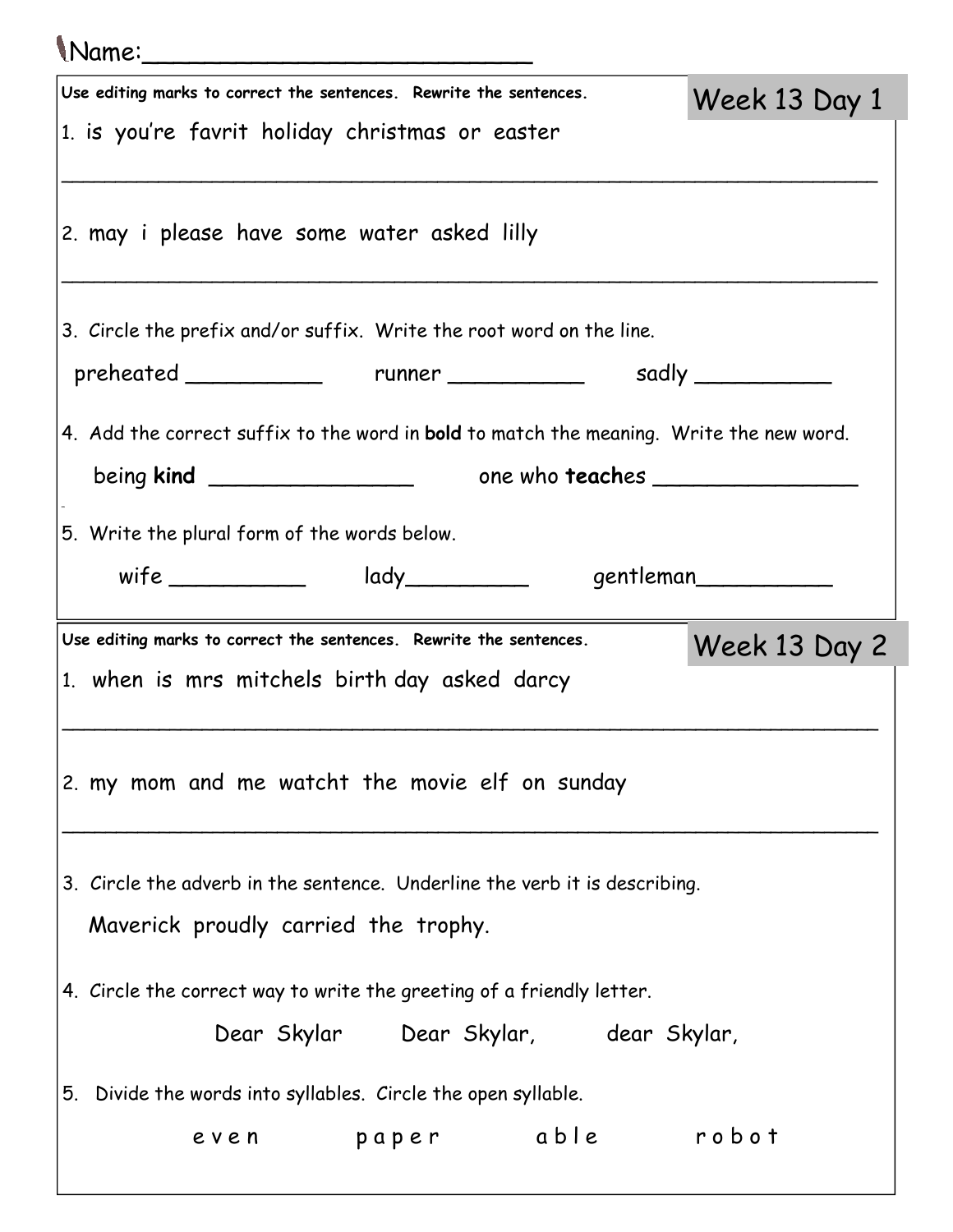| (Name:                                                                                                                                                                                                                         |               |
|--------------------------------------------------------------------------------------------------------------------------------------------------------------------------------------------------------------------------------|---------------|
| Use editing marks to correct the sentences. Rewrite the sentences.                                                                                                                                                             | Week 13 Day 3 |
| 1. wood you like to reed mr poppers penguins                                                                                                                                                                                   |               |
| 2. we seen jupiter saturn mars and the orion nebula in the telescope                                                                                                                                                           |               |
| 3. Circle the subject. Underline the predicate, Draw a box around the verb.                                                                                                                                                    |               |
| Avery completed her homework last night.                                                                                                                                                                                       |               |
| 4. Circle the adjective(s) in the sentence. Underline the nouns.                                                                                                                                                               |               |
| A big, brown bear ate the fresh berries off of the bush.                                                                                                                                                                       |               |
| 5. Write the abbreviations correctly.                                                                                                                                                                                          |               |
| st and the state of the state of the state of the state of the state of the state of the state of the state of the state of the state of the state of the state of the state of the state of the state of the state of the sta |               |
| August<br>Friday                                                                                                                                                                                                               | Street        |
| Use editing marks to correct the sentences. Rewrite the sentences.                                                                                                                                                             | Week 13 Day 4 |
| 1. did you right your name in the note book asked mac                                                                                                                                                                          |               |
| 2. why do miss smith have a bath tub in her class room                                                                                                                                                                         |               |
| 3. Write the correct possessive pronoun to complete the sentence.                                                                                                                                                              |               |
| Maya forgot ____________homework. (Maya's homework)                                                                                                                                                                            |               |
| The dogs lost _____________________bones. ( <i>the dogs' bones</i> )                                                                                                                                                           |               |
| 4. If "rambunctious" means rowdy, what does "rambunctiously" mean?                                                                                                                                                             |               |
| 5. Create a sentence using the possessive form of girl.                                                                                                                                                                        |               |